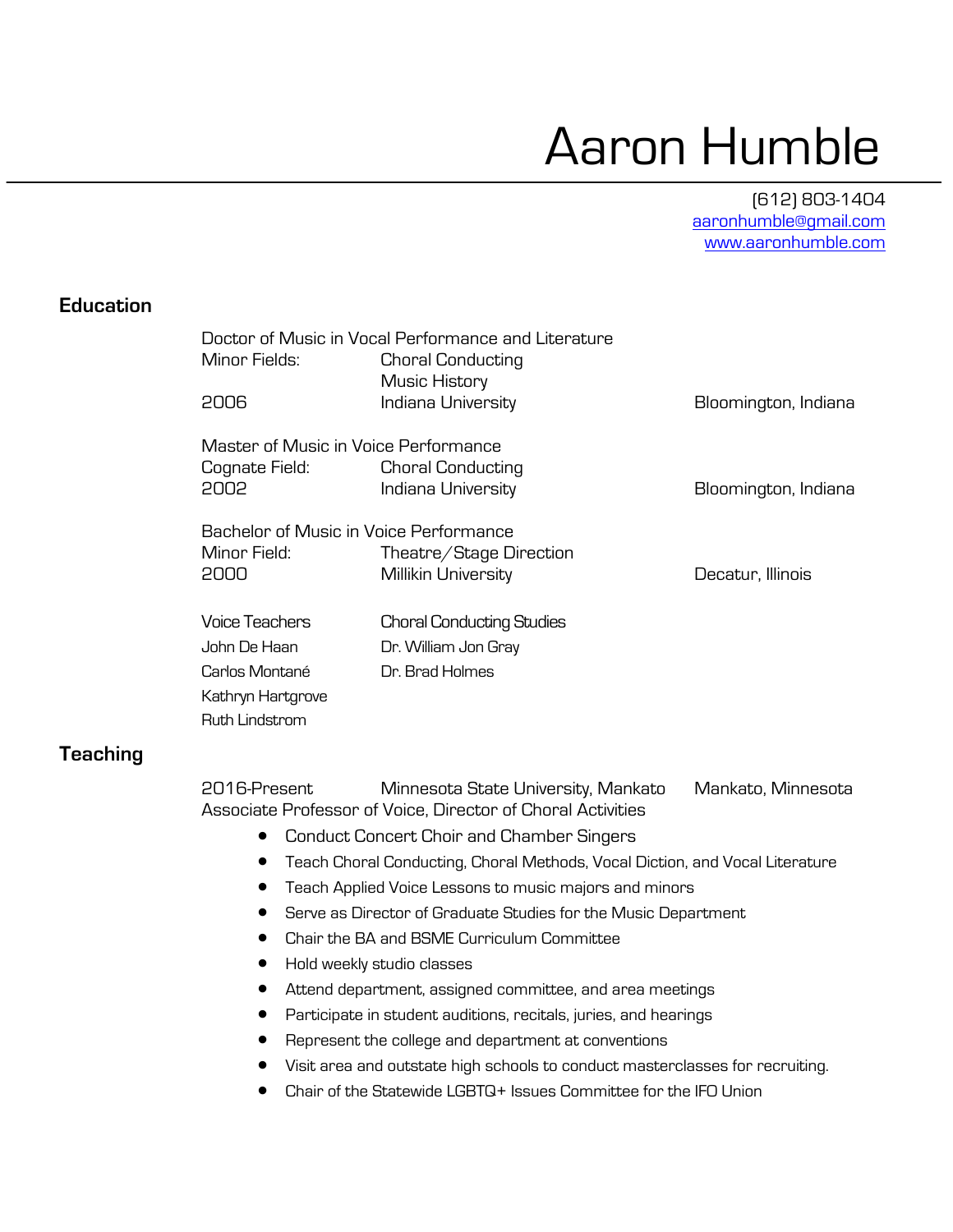Visiting Assistant Professor of Voice and Choir • Taught applied voice lessons to major and non-major students • Conducted the Wennerberg Chorus (TTBB) • Taught Aural Skills, Vocal Pedagogy Practicum, and Music Appreciation • Attended faculty, department, and area meetings

- Participated in student auditions, recitals, juries, and hearings
- Represented the college and department at conventions

2010 – 2015 McNally Smith College of Music St. Paul, Minnesota Adjunct Professor of Voice

2015-2016 Augustana College Rock Island, Illinois

- Taught major and non-major Voice Students
- Attended faculty meetings
- Coordinated student recitals and juries
- Accompanied students in vocalises and repertoire

| 2005-2015     | Private Studio Teaching | Minneapolis, Minnesota |
|---------------|-------------------------|------------------------|
| Voice Teacher |                         |                        |

• Private instruction/coaching for a small studio of adult students

2011 Dar Al-Kalima College Bethlehem, West Bank

Voice Teacher

• Private instruction/coaching for voice students during summer session

#### **Leadership**

2017-Present Apollo Club Annual Minneapolis, Minnesota Artistic Director and Principal Conductor

- Conduct weekly rehearsals and performances
- Chair the Artistic Operations Committee where all programming and artistic decisions are made collaboratively

June 2016 National Association of Teachers of Singing Jacksonville, Florida Intern Program

• Selected as one of twelve interns to spend two weeks in an intensive and transformative intern program studying with master teachers, James Doing, Julie Simson, Jeanie Lovetri, and Stephen King.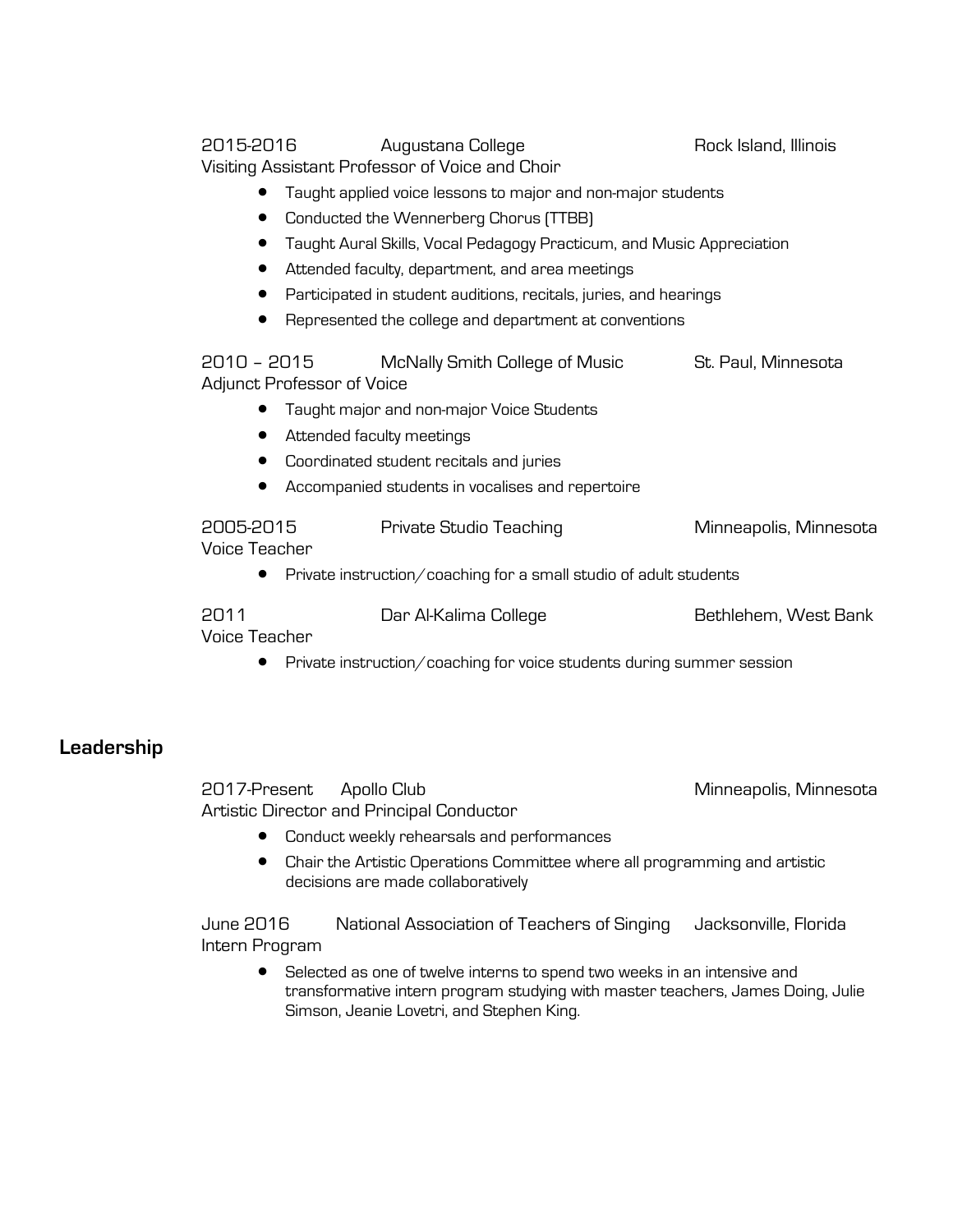#### 2005 – 2015 Cantus Minneapolis, Minnesota

Singer, Artistic Council, and Tour Manager

- Sang more than 750 concerts over a decade in national and international venues including The Kennedy Center, Lincoln Center, The Metropolitan Museum of Art, Wolf Trap, The Lied Center, The Chautauqua Institute, Houston Friends of Music, Cal Performances, Trinity Wall Street, Vail Valley Music Festival, and The Library of **Congress**
- Collaborators included: Boston Pops, The Philadelphia Orchestra, Anne-Marie McDermott, Bobby McFerrin, Theatre Latte Da, St. Paul Chamber Orchestra, Minnesota Orchestra, the James Sewell Ballet, and Trio Medieval
- Commissioned and premiered works by Lee Hoiby, Nico Muhly, Sarah Kirkland Snider, Edie Hill, Stephen Sametz, Mary Ellen Childs, Eric Ewazen, Robert Kyr, Rosephanye Powell, Byron Adams and Mohammed Fairouz
- Made routine appearances on local and national media outlets
- Recorded media programs and albums annually
- Planned and coordinate travel, tour logistics, and merchandise with venues and presenters
- Served as Artist in Residence for a rural, suburban, and urban high school for each academic year

#### 2005-2015 Cantus Minneapolis, Minnesota

Artistic Council: Communications Facilitator

- One of three artists elected to serve as the leadership body for the chamber ensemble by empowering the abilities of all employees
- Worked with high school, community, and college choirs in masterclasses reaching thousands of singers/students each year
- Served as point of contact for all press interviews
- Along with other musicians, planned all programs for the concert season

2012 – 2015 Minnesota Compline Choir Minneapolis, Minnesota Artistic Director

• Programmed, rehearsed, and conducted all Psalms and Anthems for biweekly Compline services (recorded for broadcast)

| 2004-2005       | St. Charles School                                                          | Bloomington, Indiana |
|-----------------|-----------------------------------------------------------------------------|----------------------|
| Vocal Assistant |                                                                             |                      |
|                 | • Led sectionals and provided group private instruction for boys ages 11-15 |                      |

2003-2005 Columbus Indiana Philharmonic Columbus, Indiana Choral Contractor

• Recruited and contracted singers for the Columbus Indiana Philharmonic symphony chorus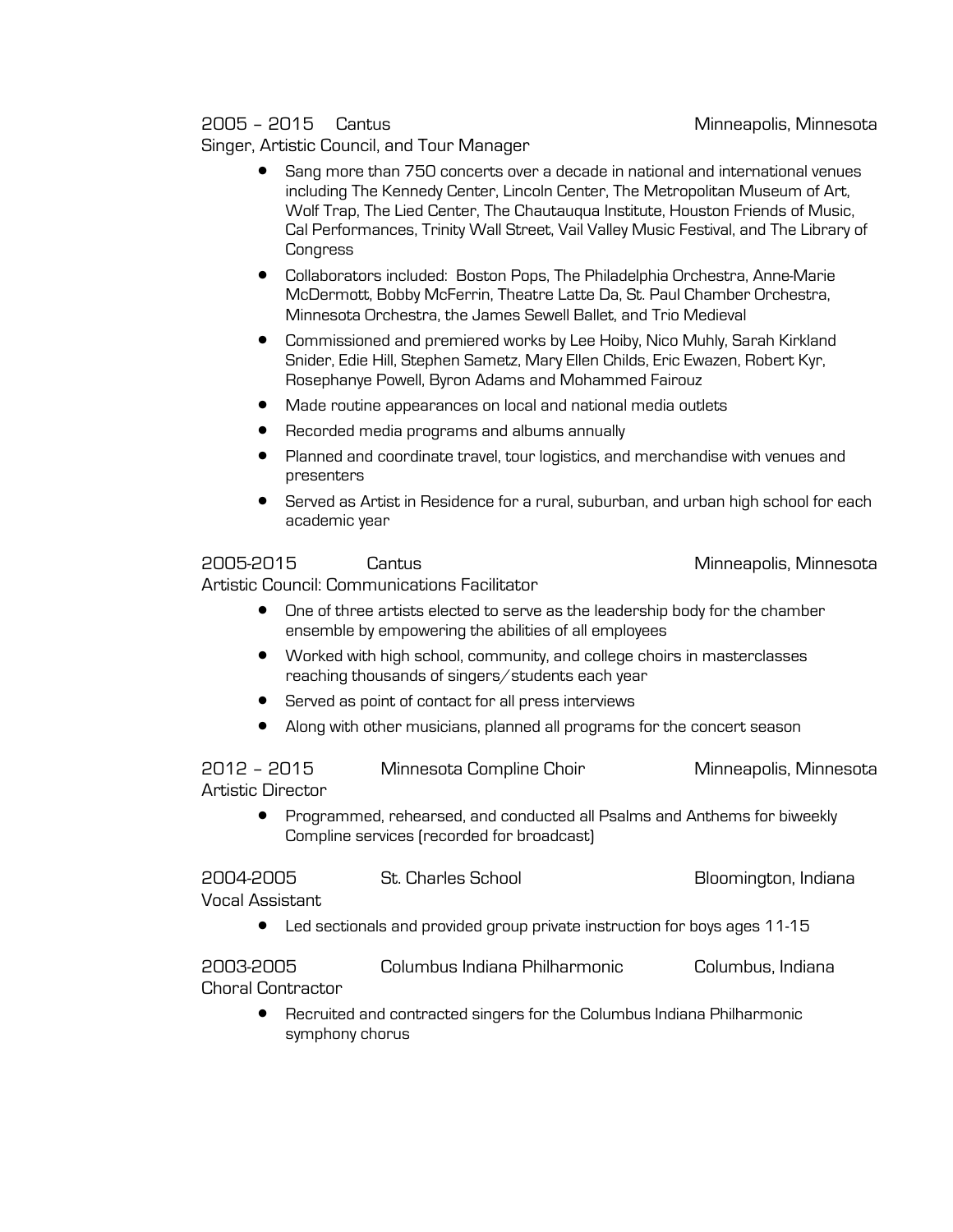#### 1996 – 1999 Millikin University Nullian Decatur, Illinois

Co-Founder and Student Director: Millikin Opera Outreach

- Along with former Dean Stephen Fiol, founded and developed an opera puppet theatre outreach program aimed at educating inner-city children about opera
- Over the course of two years the program received over \$25,000 in funding from the Illinois Arts Council

## Liturgical Music

2020 – Present Church of the Assumption St. Paul, Minnesota Interim Director

- Plan music for 4 weekly masses, all Feast Days, and special concerts
- Coordinate video production for special masses and concerts
- Schedule all cantors and instrumentalists for all masses
- Coordinate with Pastor and Church Administrator

2010 – Present Church of the Assumption St. Paul, Minnesota **Cantor** 

• Lead congregational singing for regular masses and feast days

2005-2011 Church of Saint Michael Stillwater, Minnesota Assistant to Choirmaster, Cantor

- Cantored for weekly masses, feast days, and special services
- Conducted Children's and Adult choirs as needed
- Led two to three vocal workshops a year for children and adults

2000-2005 St. Paul United Methodist Church Bloomington, Indiana Director of Music

- Planned service music and supervised musical life of the church
- Rehearsed and conducted Chancel and Children's Choir
- Contracted Vocal Soloists/Instrumentalists for Concert Performances

1998 – 2000 Westminster Presbyterian Church Decatur, Illinois Student Director

- Rehearsed and conducted the approximately 40-voice choir, organist and/or chamber ensemble when the director was not able to attend
- Assistant directed the church and community-based hand bell choirs

#### **Clinics and Evaluation**

Clinician/Adjudicator 2010-Present Minnesota High School League Greater Minnesota

• Adjudicator for small, large group contest and Solo and Ensemble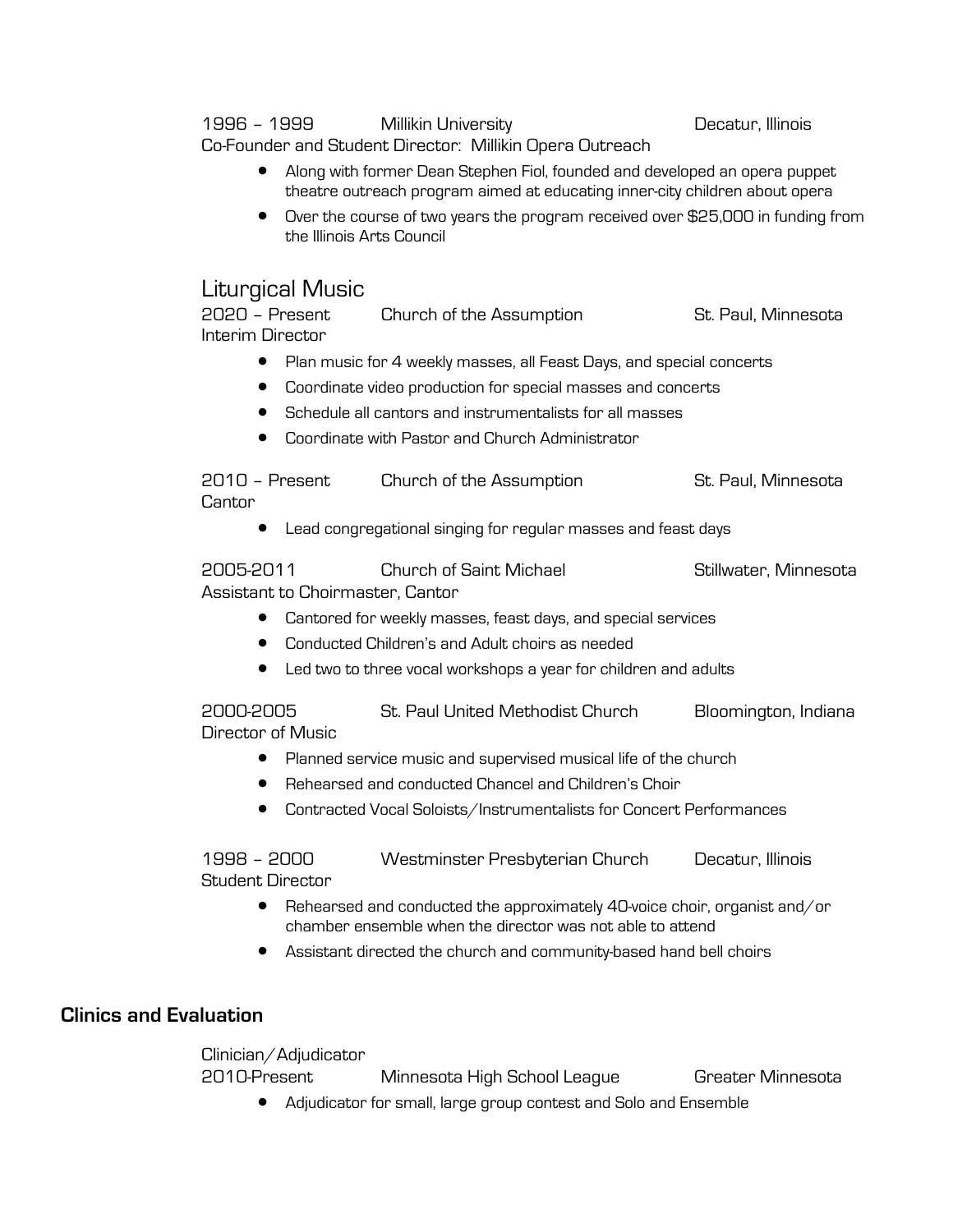Guest Conductor

September 2021 MetroWest Chanhassen, Minnesota

• Worked as a clinician in a full-day workshop culminating in an evening concert with students from ten metro area high school choirs

#### Clinician

|                        | November 2020        | Minnesota ACDA                                                                                                                            | Online                |
|------------------------|----------------------|-------------------------------------------------------------------------------------------------------------------------------------------|-----------------------|
|                        | "Finding Head Voice: | Presented a clinic session<br>Helping Your Post-Voice-Change TTBB Singers Achieve New Heights"                                            |                       |
| Clinician              |                      |                                                                                                                                           |                       |
| November 2020          |                      | Staples Area Men's Chorus                                                                                                                 | Staples, Minnesota    |
| $\bullet$              | A Life in Music:     | Presented a clinic session online                                                                                                         |                       |
| Clinician              |                      | Preparing Students to be Advocates, Artists, Educators, or Executives                                                                     |                       |
| November 2020          |                      | Springfield Choral Society                                                                                                                | Springfield, Illinois |
| $\bullet$              |                      | Presented an online clinic session<br>The Masked Singer: Keeping Vocal Health Front and Center in the Covid Crisis                        |                       |
| Panelist               |                      |                                                                                                                                           |                       |
|                        |                      | June/July 2020 Women on the Verge                                                                                                         | Toronto, Ontario      |
|                        |                      | Served as a webinar panelist on the topic "Educating the future singer post Covid-19"                                                     |                       |
| Adjudicator            |                      |                                                                                                                                           |                       |
| <b>March 2020</b>      |                      | <b>Thursday Musical</b>                                                                                                                   | St. Paul. Minnesota   |
|                        |                      | Serve as an adjudicator for the High School and Collegiate vocal competition                                                              |                       |
| <b>Guest Conductor</b> |                      |                                                                                                                                           |                       |
| <b>March 2020</b>      |                      | Subsection 6 Honor Choir                                                                                                                  | Fairmont, MN          |
| $\bullet$              |                      | Worked as a clinician in a full-day workshop culminating in an evening concert with<br>ensembles from several Southern Minnesota schools  |                       |
| Clinician              |                      |                                                                                                                                           |                       |
| November 2019          |                      | Minnesota ACDA                                                                                                                            | Mahtomedi, Minnesota  |
| $\bullet$              |                      | Presented a clinic session<br>"Voice Building For Choirs: Better Singers Make Better Choirs"                                              |                       |
| <b>Guest Conductor</b> |                      |                                                                                                                                           |                       |
| November 2019          |                      | Three Rivers Honor Choir                                                                                                                  | Rushford, Minnesota   |
|                        |                      | Worked as a clinician in a full-day workshop culminating in an evening concert with<br>ensembles from five Southeastern Minnesota schools |                       |
| Clinician              |                      |                                                                                                                                           |                       |
| November 2019          |                      | <b>Great River Chorale</b>                                                                                                                | St Cloud, Minnesota   |
|                        |                      | $\bullet$ Worked as a clinician with tenors to provide voice building insights to work together                                           |                       |

• Worked as a clinician with tenors to provide voice building insights to work together better as a section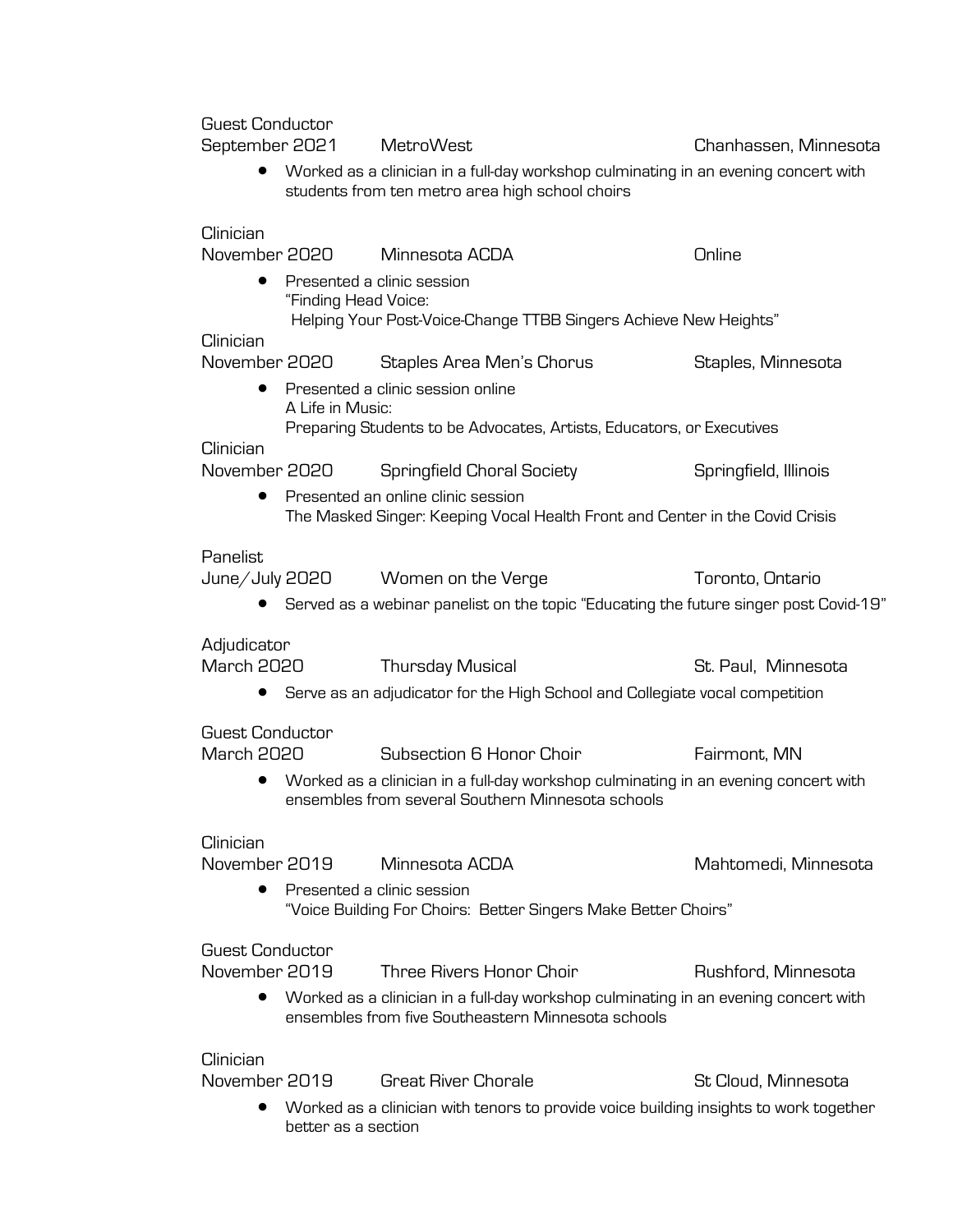Resident Artist

#### June 2019 International Conducting Masterclass Waco, Texas

• Worked one-on-one with vocal students on technique, diction, and interpretation of Lieder before singing alongside them in a chamber ensemble setting

Presenter

March 2019 Moxsonic Warrensburg, Missouri • Presented a new, collaborative voice and electronic music composition with my colleague, Dr. Michael Olson

#### **Clinician**

| November 2018 | Big South Choral Festival | New Ulm, Minnesota |
|---------------|---------------------------|--------------------|
|---------------|---------------------------|--------------------|

• Worked as a clinician in a full-day workshop with ensembles from seven Southern Minnesota schools

#### **Masterclass**

February 2018 Western Michigan University Kalamazoo, Michigan

• Presented a masterclass for undergraduate vocal performance students in Kalamazoo

#### Clinician

February 2018 Metro-West Treble Choir Festival Bloomington, Minnesota

• Worked as a clinician in a full-day workshop with treble ensembles from eight west-metro schools

#### **Clinician**

February 2018 South-Suburban Choral Festival Prior Lake, Minnesota • Worked as a clinician in a full-day workshop with a variety of ensembles from ten south-metro schools

#### **Adjudicator**

| <b>July 2018</b><br>National Assoc of Teachers of Singing Las Vegas, Nevada |
|-----------------------------------------------------------------------------|
|-----------------------------------------------------------------------------|

• Adjudicated Collegiate Semifinal Classical Singers

#### Adjudicator

| May 2017 | Music in the Parks | Shakopee, Minnesota |
|----------|--------------------|---------------------|

• Adjudicated choirs for three festival days from Minnesota and the Midwest

#### **Clinician**

| October 2016           | <b>NATS Central Division</b> | Iowa City, Iowa                                                                                                                                               |
|------------------------|------------------------------|---------------------------------------------------------------------------------------------------------------------------------------------------------------|
| undergraduate singers" |                              | Presentation: "What's Next: A survey of perceived skill sets among professional<br>teachers of singing and singers and an action plan for current teachers of |

#### Adjudicator

July 2016 National Assoc of Teachers of Singing Chicago, Illinois

• Adjudicated Collegiate Semifinal Classical Singers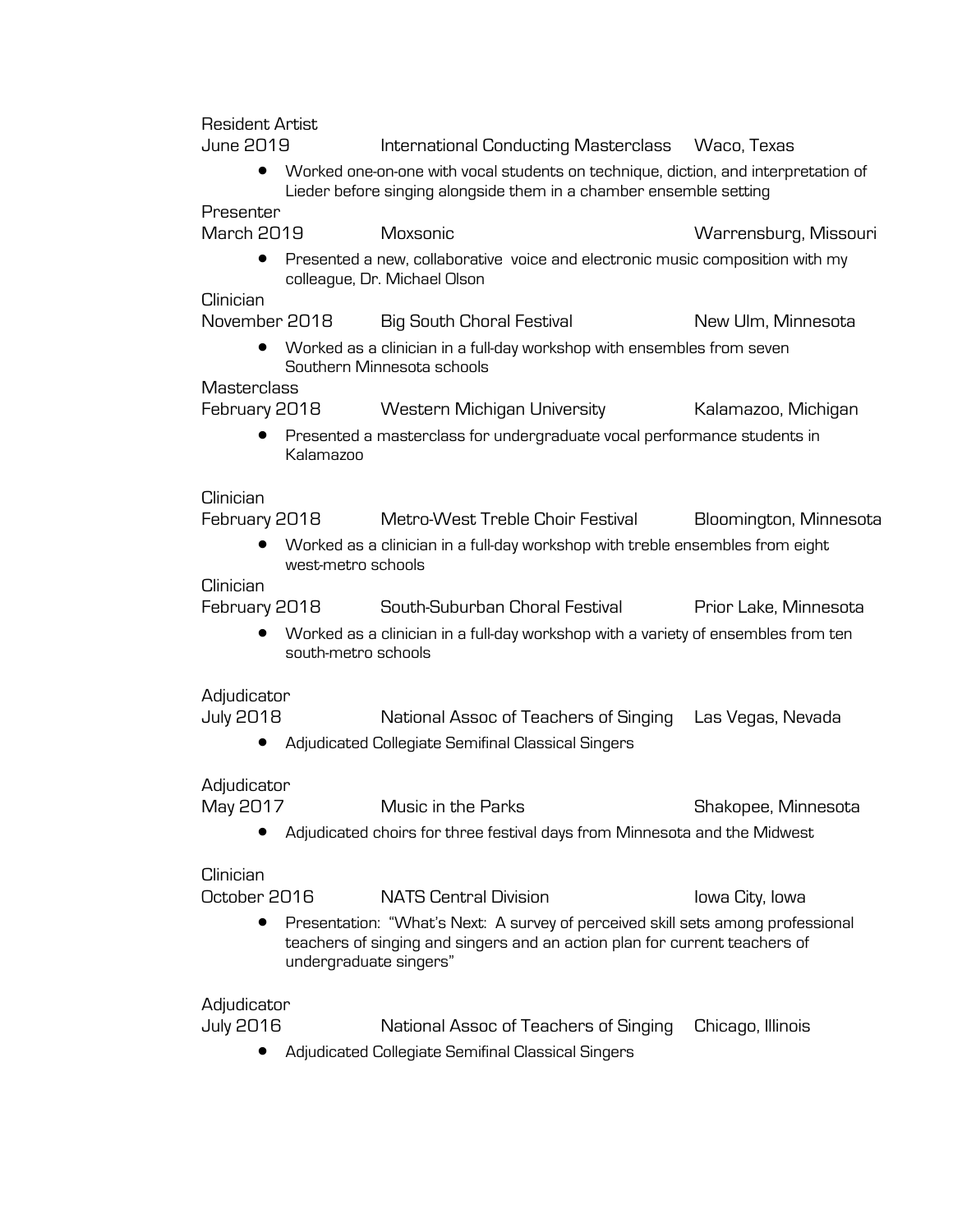Clinician

March 2016 ACDA Southern Division Chattanooga, Tennessee • Presentation/Forum: "How Collegiate Applied Voice Programs Can Better Serve Choral Directors in the 21st Century" Adjudicator and Clinician January 2016 Vocal Competition and Masterclass Warrensburg, Missouri • Adjudicated a competition and provided a masterclass for prize winners at the University of Central Missouri Adjudicator October 2015 Illinois Music Educators Association Rockton, Illinois • Adjudicated senior division skills/musicianship for the All State Choir Lecture October 2014 St. Olaf College St. Olaf College Northfield, Minnesota • Spoke to the members of the student chapter of the National Association of Teachers of Singing about life as a professional musician and finding time to remain active and relevant as a voice teacher Clinician October 2014 Kansas City Community College Choir Kansas City, Kansas • Conducted a masterclass for the choir

**Clinician** 

July 2014 National Assoc of Teachers of Singing Boston, Massachusetts

• Headlined a large forum, "From Boys to Men: Keeping Men Singing Into Adulthood"

Adjudicator

July 2014 National Assoc of Teachers of Singing Boston, Massachusetts

• Provided feedback and adjudicated High School Musical Theatre Men Semifinals and Classical High School Voice Finals

**Clinician** 

| February 2014 | Minnesota Music Educators Assoc | Minneapolis, Minnesota |
|---------------|---------------------------------|------------------------|
|               |                                 |                        |

• Presented a clinic on implementing chamber music in vocal repertoire

#### **Clinician**

| October 2013 | Central Dakota Children's Choir | Bismarck, North Dakota |
|--------------|---------------------------------|------------------------|
|              |                                 |                        |

• Conducted a masterclass for an ensemble of young singers

#### Clinician

| Columbus, Ohio |
|----------------|
|                |

Presented a clinic on the Mechanics of the Male Voice and Voice Building for the Male Chorus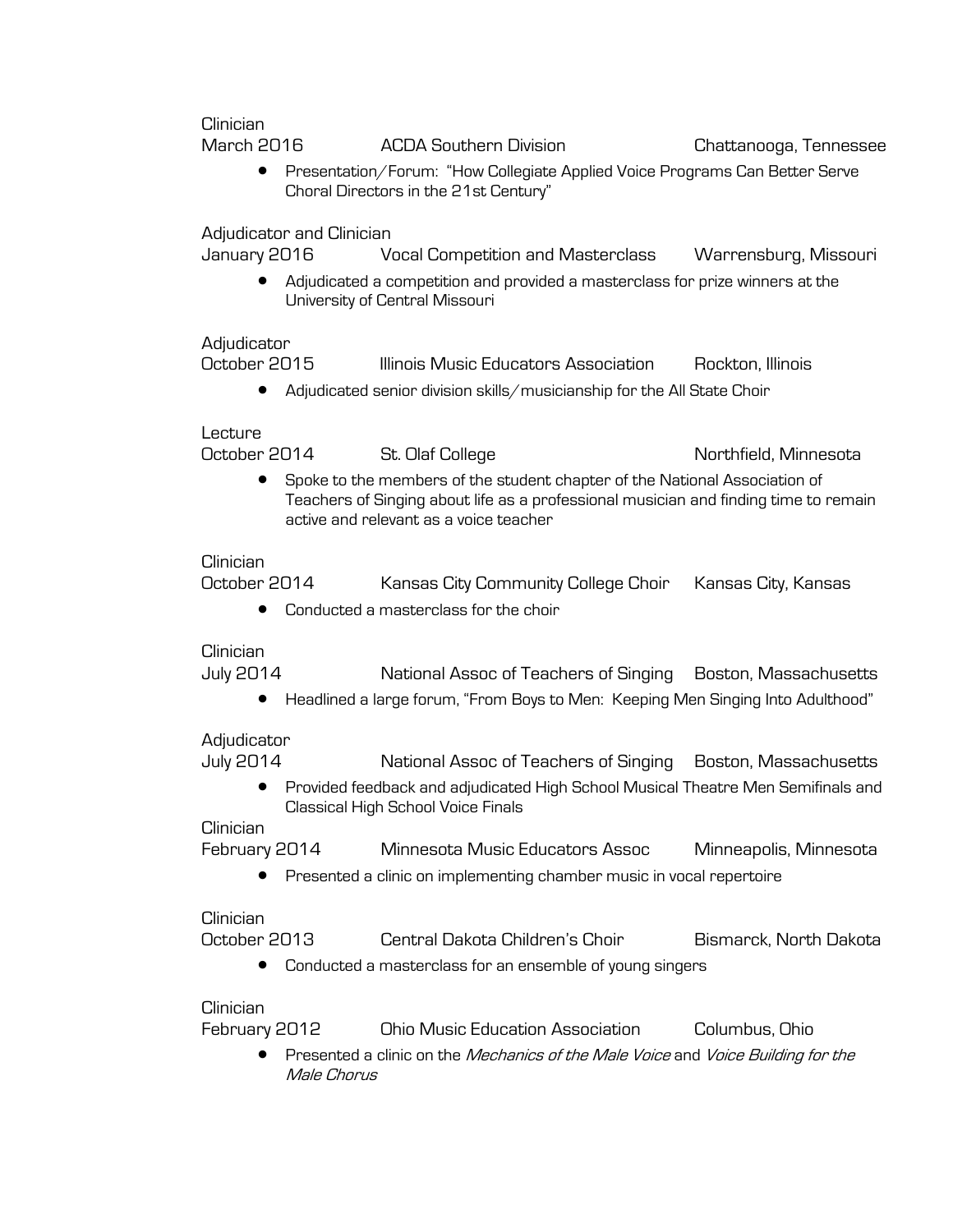Adjudicator for Palestinian Idol

|                    |                     | Adjudicator for Palestinian Idol  |                                                                                                                                                                |                       |
|--------------------|---------------------|-----------------------------------|----------------------------------------------------------------------------------------------------------------------------------------------------------------|-----------------------|
|                    | <b>July 2011</b>    |                                   | Bright Stars/American Consulate                                                                                                                                | Bethlehem, Palestine  |
|                    |                     |                                   | Evaluated and gave live feedback to young people in a talent competition in East<br>Jerusalem and Bethlehem. The event was broadcast throughout the Arab world |                       |
|                    |                     | Adjudicator for Minnesota Varsity |                                                                                                                                                                |                       |
|                    | February 2011       |                                   | Minnesota Public Radio                                                                                                                                         | St. Paul, Minnesota   |
|                    |                     |                                   | Evaluated entries of high school students from throughout all of Minnesota                                                                                     |                       |
|                    |                     | Clinician/Guest Conductor         |                                                                                                                                                                |                       |
|                    | February 2011       |                                   | St. Paul Conservatory                                                                                                                                          | St. Paul, Minnesota   |
|                    |                     |                                   | Served as clinician and conductor for choirs attending choral festival in St. Paul                                                                             |                       |
|                    | Clinician           |                                   |                                                                                                                                                                |                       |
|                    | February 2011       |                                   | University of St. Thomas                                                                                                                                       | St. Paul, Minnesota   |
|                    |                     |                                   | Guest Clinician for the Liturgical Choir                                                                                                                       |                       |
|                    |                     | Choral Workshop Clinician         |                                                                                                                                                                |                       |
|                    | 2004                |                                   | St. Alban's Episcopal Church                                                                                                                                   | Indianapolis, Indiana |
|                    |                     | evensong                          | Worked with the choir on vocal and musical issues in preparation for a choral                                                                                  |                       |
|                    |                     |                                   |                                                                                                                                                                |                       |
| <b>Performance</b> |                     |                                   |                                                                                                                                                                |                       |
|                    | <b>Choral Music</b> |                                   |                                                                                                                                                                |                       |
|                    | October 2021        |                                   | <b>True Concord</b>                                                                                                                                            | Tucson, Arizona       |

Tenor

**•** Contracted singer for "From Darkness to Light

| January 2020<br>Tenor | <b>True Concord</b>                                                                                       | Tucson, Arizona |
|-----------------------|-----------------------------------------------------------------------------------------------------------|-----------------|
|                       | Contracted singer for "America Sings!"                                                                    |                 |
| October 2019<br>Tenor | True Concord                                                                                              | Tucson, Arizona |
|                       | • Contracted singer for an evening of settings of Shakespeare texts<br>Guest Conductor, Bruce Chamberlain |                 |
| March 2019<br>Tenor   | <b>True Concord</b>                                                                                       | Tucson, Arizona |

**•** Contracted singer for Mozart's *Requiem* and the Morten Lauridsen Lux Aeterna.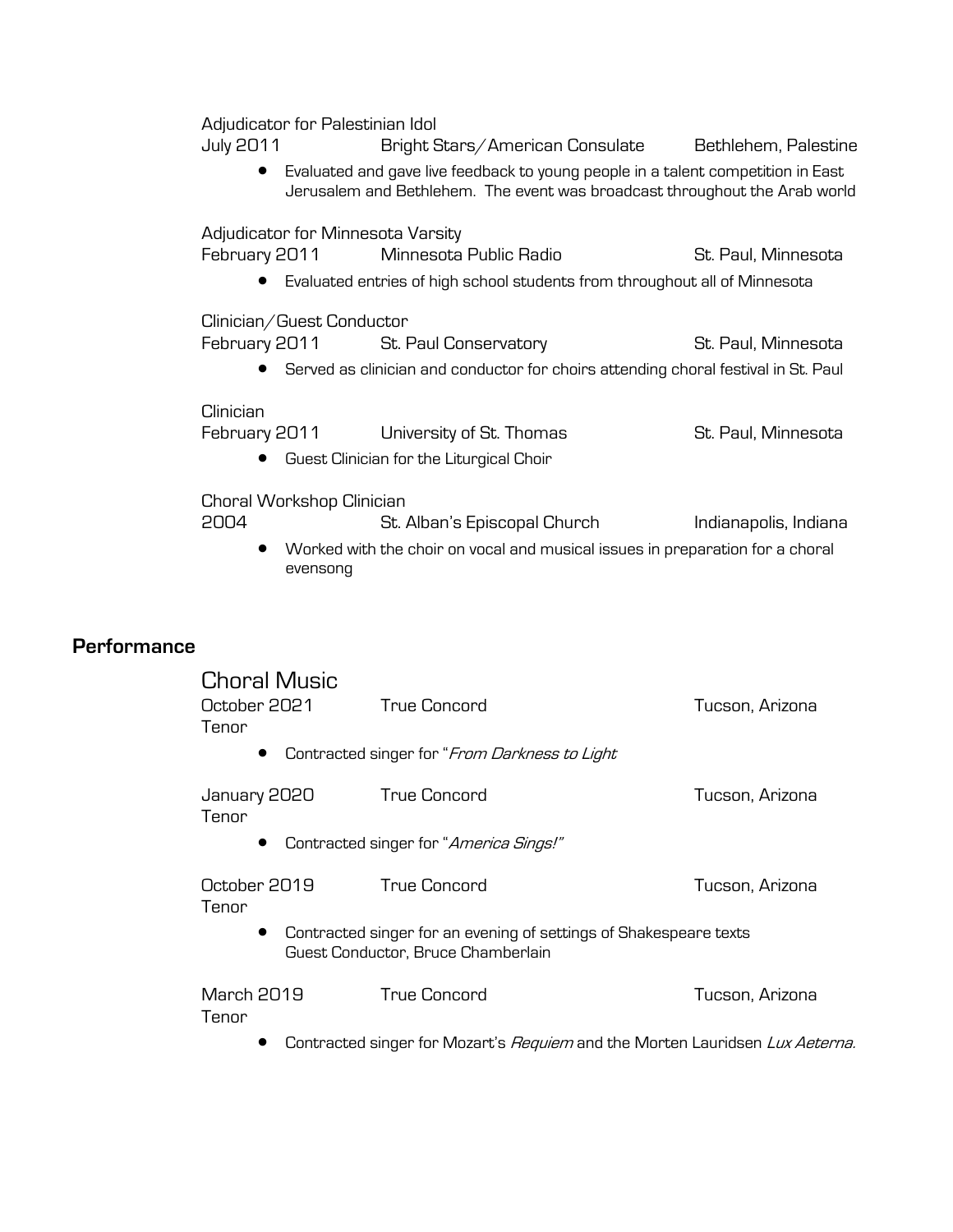| October 2018<br>Tenor                                 |                              | <b>True Concord</b>                                                                                                                      | Tucson, Arizona           |
|-------------------------------------------------------|------------------------------|------------------------------------------------------------------------------------------------------------------------------------------|---------------------------|
|                                                       |                              | Contracted singer for an evening of Scandinavian music conducted by<br>Guest Conductor, Dale Warland.                                    |                           |
| <b>March 2018</b><br>Tenor                            |                              | <b>True Concord</b>                                                                                                                      | Tucson, Arizona           |
|                                                       |                              | Contracted singer and soloist for an evening of music set to the text of Emily<br>Dickinson, including a premier by composer Gerald Near |                           |
| January 2018<br>Tenor                                 |                              | South Dakota Chorale                                                                                                                     | Sioux Falls, South Dakota |
|                                                       |                              | Contracted singer and soloist for a program of Baltic Choral Repertoire                                                                  |                           |
| October 2017<br>Tenor                                 |                              | <b>True Concord</b>                                                                                                                      | Tucson, Arizona           |
| May 2017<br>Tenor                                     |                              | Contracted singer and soloist for a program of British Choral Repertoire<br>The Northstar Consort                                        | Minneapolis, Minnesota    |
| $\bullet$<br>January 2017<br>Tenor                    |                              | Contracted singer for a program of English Repertoire<br><b>True Concord</b>                                                             | Tucson, Arizona           |
|                                                       |                              | Contracted singer for Mendelssohn's Elijah                                                                                               |                           |
| December 2016<br>Tenor                                |                              | Santa Fe Desert Chorale                                                                                                                  | Santa Fe, New Mexico      |
|                                                       |                              | Contracted singer and soloist for 2016 Winter Season                                                                                     |                           |
| October 2016<br>Tenor                                 |                              | South Dakota Chorale                                                                                                                     | Sioux Falls, South Dakota |
|                                                       |                              | Contracted singer for 2016 Fall Season                                                                                                   |                           |
| Oratorio<br><b>Tenor Soloist</b><br><b>March 2022</b> | Beethoven: Symphony Number 9 | Mankato Symphony Orchestra                                                                                                               | Mankato, Minnesota        |
| <b>Tenor Soloist</b><br>October 2019                  |                              | Inniger: Songs from Deep Valley (Premier)<br>Mankato Symphony Orchestra                                                                  | Mankato, Minnesota        |
| <b>Tenor Soloist</b><br>Handel: Messiah<br>May 2019   |                              | Mankato Symphony Orchestra                                                                                                               | Mankato, Minnesota        |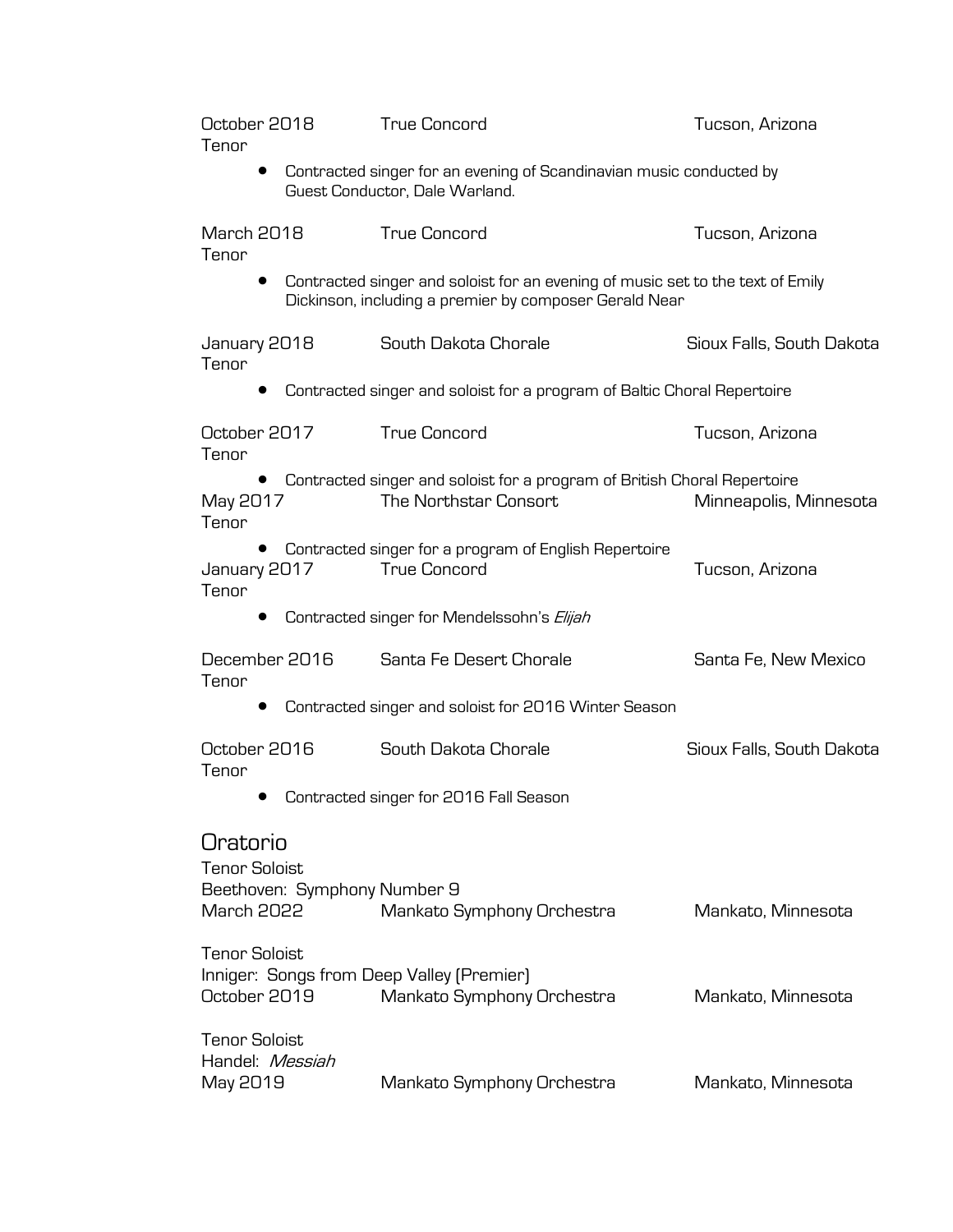| <b>Tenor Soloist</b><br>Handel: Messiah<br>May 2017                         | <b>Phipps Center</b>                                                                          | Hudson, Wisconsin      |
|-----------------------------------------------------------------------------|-----------------------------------------------------------------------------------------------|------------------------|
| <b>Tenor Soloist</b><br>Holiday Highlights<br>December 2016                 | Mankato Symphony Orchestra                                                                    | Mankato, Minnesota     |
| <b>Tenor Soloist</b><br>December 2016                                       | Bach BWV 61: Nun komm, der Heiden Heiland<br>Saints Peter and Paul Church                     | Mankato, Minnesota     |
| <b>Tenor Soloist</b><br>May 2016                                            | Bancks: A Song for St Cecilia's Day and Mahler: Rückert-Lieder<br>Augustana College Orchestra | Rock Island, Illinois  |
| <b>Tenor Soloist</b><br>Bruckner: Requiem<br><b>March 2016</b>              | McDonough Choral Society                                                                      | Macomb, Illinois       |
| <b>Tenor Soloist</b><br>October 2015                                        | Bach and Barber, BWV 37 and Three Songs Opus 45<br><b>Tippecanoe Chamber Music Society</b>    | Lafayette, Indiana     |
| <b>Tenor Soloist</b><br>Schubert: Mass in G<br>April 2013                   | University of St. Thomas                                                                      | St. Paul, Minnesota    |
| <b>Tenor Soloist</b><br>Monteverdi, Old English Repertoire<br>February 2012 | Hymnus                                                                                        | Hopkins, Minnesota     |
| Tenor Soloist<br>Bach (Hoffmann): BWV 189<br>November 2010                  | University of Minnesota                                                                       | Minneapolis, Minnesota |
| <b>Tenor Soloist</b><br>Weill: The Seven Deadly Sins<br>May 2010            | St. Paul Chamber Orchestra                                                                    | St. Paul, Minnesota    |
| <b>Tenor Soloist</b><br>Bach: BWV 73, BWV 135<br>May 2010 May               | University of Minnesota                                                                       | Minneapolis, Minnesota |
| <b>Tenor Soloist</b><br>2007 Holiday Pops Tour<br>December 2007             | <b>Boston Pops</b>                                                                            | National Tour          |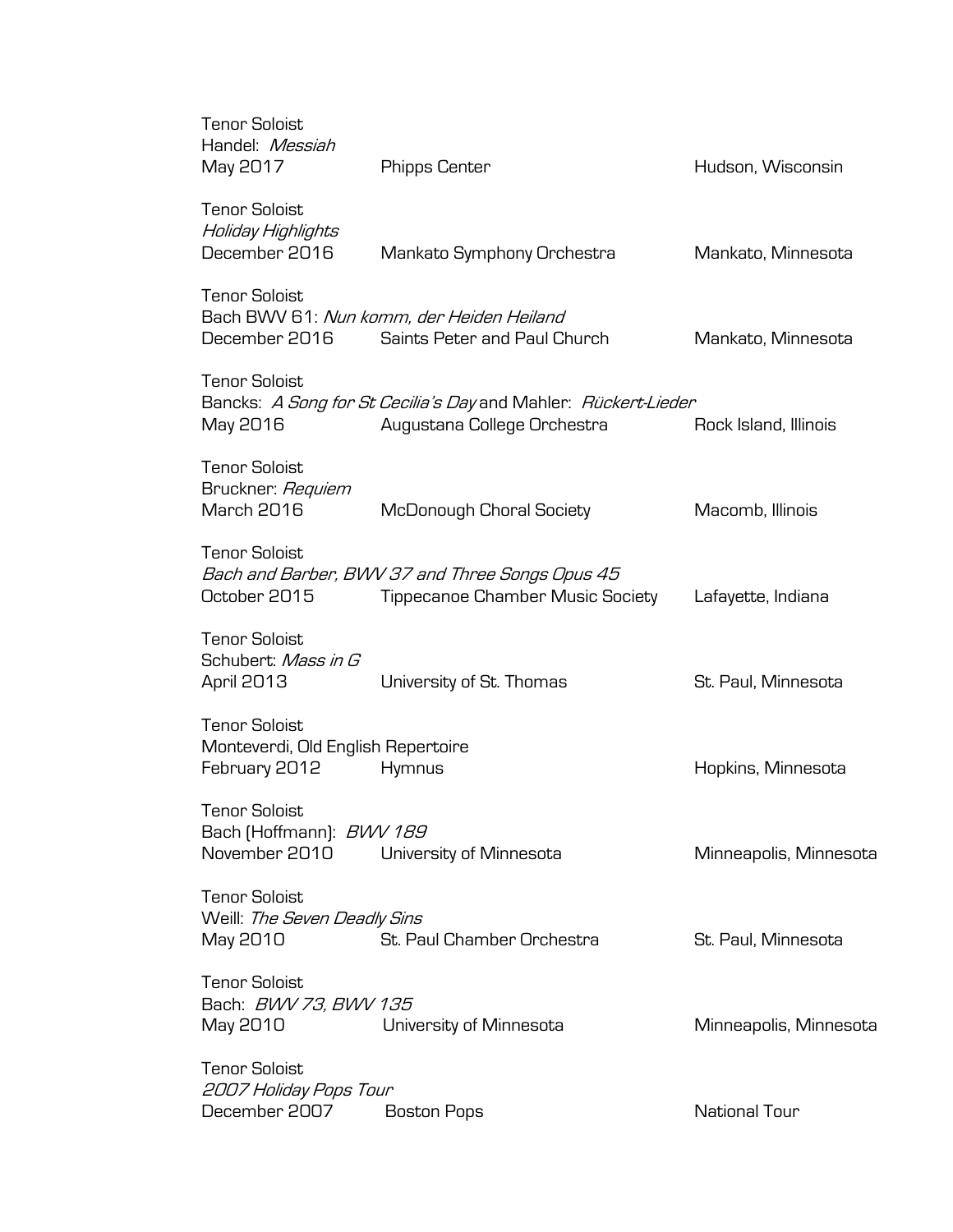| <b>Tenor Soloist</b><br>All is Calm (Premier)<br>December 2007                                                                      | Theatre Latté Da                                                                                                                                                                                                         | Minneapolis, Minnesota  |
|-------------------------------------------------------------------------------------------------------------------------------------|--------------------------------------------------------------------------------------------------------------------------------------------------------------------------------------------------------------------------|-------------------------|
| <b>Tenor Soloist</b><br>Mozart: Freimaurerkantate<br>March 2006                                                                     | St. Paul Chamber Orchestra                                                                                                                                                                                               | St. Paul, Minnesota     |
| <b>Tenor Soloist</b><br><b>Cantus and Carols</b><br>December 2005                                                                   | St. Paul Chamber Orchestra                                                                                                                                                                                               | St. Paul, Minnesota     |
| <b>Tenor Soloist</b><br>Gounod: Messe Solenelle<br>May 2005                                                                         | St. Mary's Parish Church                                                                                                                                                                                                 | Ridgefield, Connecticut |
| <b>Tenor Soloist</b><br>Schubert: Mass in G<br>April 2005                                                                           | Columbus Indiana Philharmonic                                                                                                                                                                                            | Columbus, Indiana       |
| <b>Tenor Soloist</b><br>Handel: Israel in Egypt<br>April 2004                                                                       | Columbus Indiana Philharmonic                                                                                                                                                                                            | Columbus, Indiana       |
| <b>Tenor Soloist</b><br>Mozart: Requiem<br>April 2004                                                                               | First Presbyterian Church                                                                                                                                                                                                | Columbus, Indiana       |
| <b>Tenor Soloist</b><br>Handel: Messiah<br>December 2003                                                                            | First Methodist Church                                                                                                                                                                                                   | Columbus, Indiana       |
| <b>Tenor Soloist</b><br>March 2005:<br>November 2004:<br>March 2004:<br>March 2003:<br>January 2003:<br>November 2002:<br>2002-2005 | Buxtehude: Membra Jesu Nostri<br>Bach: Cantata 140 Wachet Auf<br>Mendelssohn: Aus Tiefer Not<br>Jan Bender: St. Mark's Passion<br>Bach: <i>Jesu Meine Freude</i><br>Bach: <i>Jesu Meine Freude</i> (BWV 229)<br>Kantorei | Fort Wayne, Indiana     |
| <b>Tenor Soloist</b><br>Schumann: <i>Der Rose Pilgerfahrt</i><br>February 2003                                                      | Indiana University                                                                                                                                                                                                       | Bloomington, Indiana    |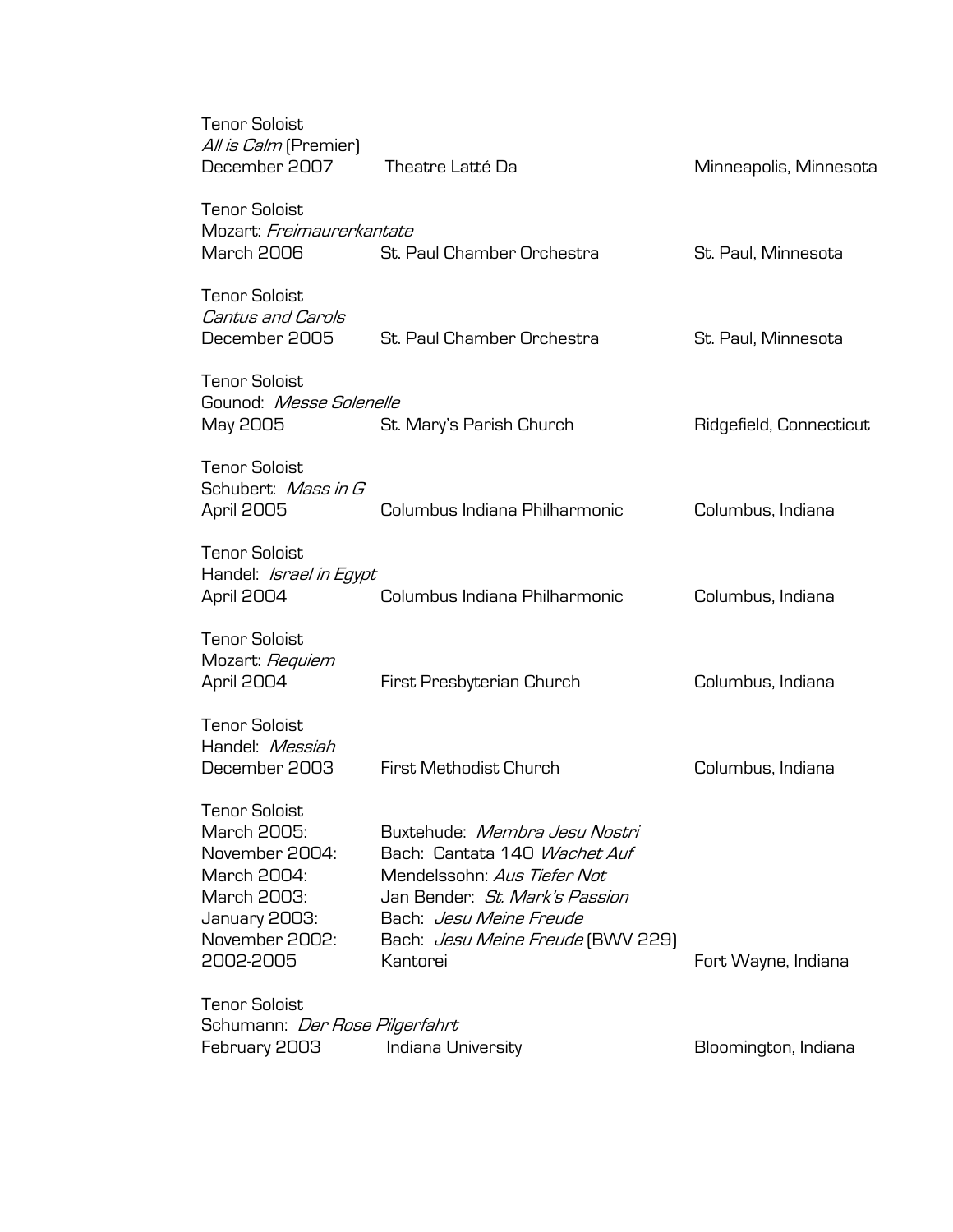| <b>Tenor Soloist</b><br>Schubert: Mass in G<br>Mendelssohn: Lobgesang   |                                                                                                                  |                         |
|-------------------------------------------------------------------------|------------------------------------------------------------------------------------------------------------------|-------------------------|
| May 2002                                                                | St. Mary's Parish Church                                                                                         | Ridgefield, Connecticut |
| Tenor<br>2002-2003                                                      | Pro Arte                                                                                                         | Bloomington, Indiana    |
| <b>Upera</b><br>Tony: West Side Story<br>2018                           | Mankato Symphony Orchestra                                                                                       | Mankato, Minnesota      |
| Test Pilot: A Dance Opera<br>2016                                       | Minnesota Tour                                                                                                   | St. Paul, Minnesota     |
| Lensky: Eugene Onegin<br>2009                                           | <b>Russians Seasons</b>                                                                                          | St. Paul, Minnesota     |
| Harlequin: Der Kaiser von Atlantis<br>2005                              | Indiana University Opera Studio                                                                                  | Bloomington, Indiana    |
| The Impresario: <i>Der Schauspieldirektor</i><br>2004                   | <b>Bloomington Music Works</b>                                                                                   | Bloomington, Indiana    |
| Pedrillo: Die Entfuhrung Aus Dem Serail<br>2003                         | Indiana University Opera Theater                                                                                 | Bloomington, Indiana    |
| <b>Recital and Concert</b><br>A Three Tenors Christmas<br>December 2019 | Fireside Theater                                                                                                 | Chanhassen, Minnesota   |
| Home: Songs of Family and Home<br>October 2019                          | Private Salon Performance                                                                                        | Roseville, Minnesota    |
| April 2019                                                              | Songs of the Heart: Barber, Burleigh, Dvorák, and Duke<br>Westminster Town Hall Forum                            | Minneapolis, Minnesota  |
| A Three Tenors Christmas<br>December 2018                               | <b>Fireside Theater</b>                                                                                          | Chanhassen, Minnesota   |
| October 2018                                                            | Songs of Devotion: Music of Dvorák, Burleigh, Thiman, Honegger, and Mendelssohn<br>St. Andrew's Episcopal Church | Burke, Virginia         |
| A Night of German Lieder<br><b>July 2018</b>                            | Morgan Creek Winery                                                                                              | New Ulm, Minnesota      |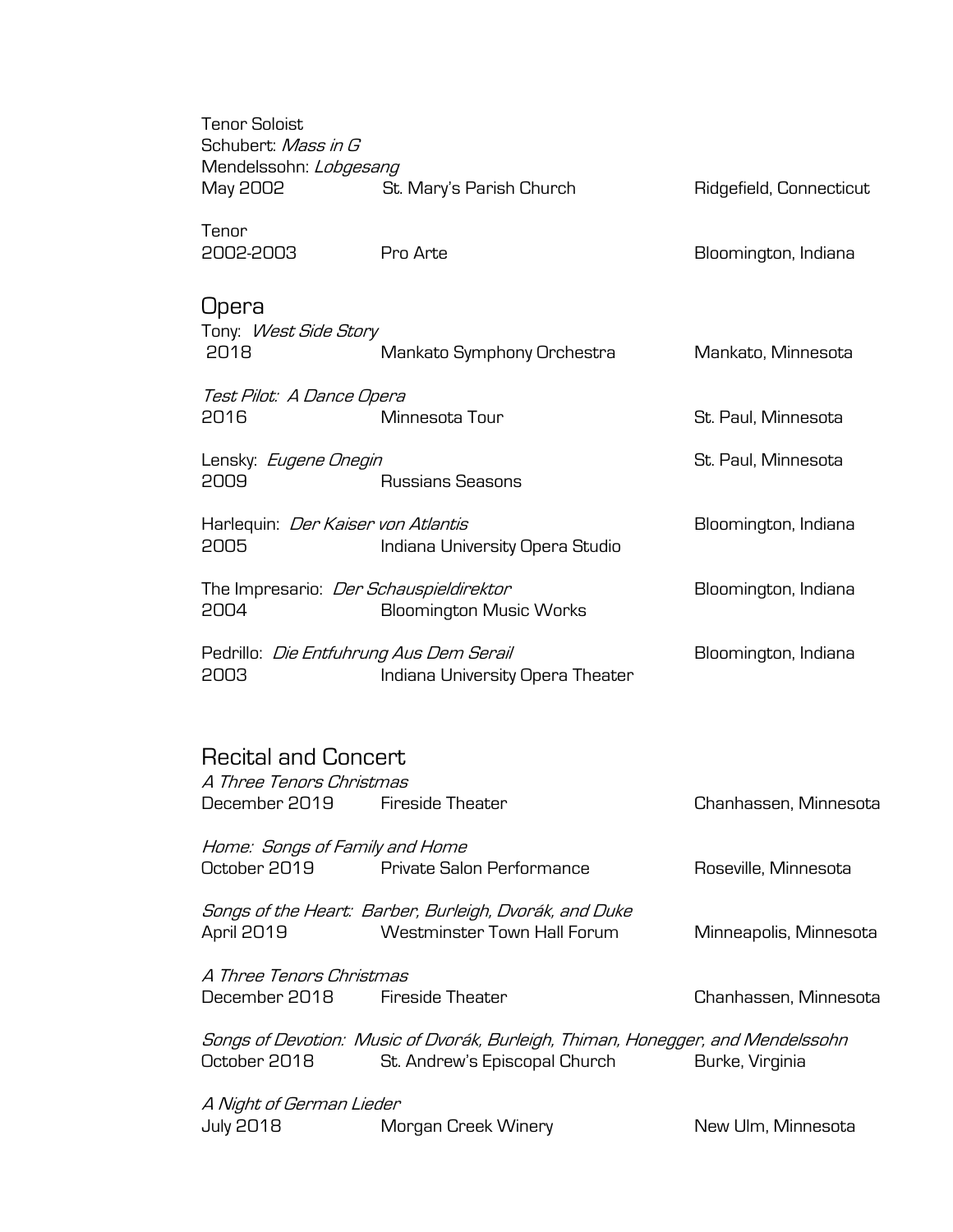| <b>Faculty Recital</b><br>April 2018                        | Minnesota State University, Mankato                                                                           | Mankato, Minnesota      |
|-------------------------------------------------------------|---------------------------------------------------------------------------------------------------------------|-------------------------|
| February 2018                                               | Songs of Devotion: Music of Dvorák, Burleigh, Thiman, Honegger, and Mendelssohn<br>Cathedral of St. Augustine | Kalamazoo, Michigan     |
| Tchaikovsky: 1812 Overture<br>April 2017                    | <b>MSU Wind Ensemble</b>                                                                                      | Mankato, Minnesota      |
| An Evening of Works by Laura Kaminsky                       | March 2017 University of Minnesota, Duluth                                                                    | Duluth, Minnesota       |
| Percy Aldridge Grainger: Lincolnshire Posy<br>November 2016 | MSU Wind Ensemble                                                                                             | Mankato, Minnesota      |
| March 2016                                                  | Gas Light Chamber Music Series Songs of Turina and Schreker<br>Cincinnati Fusion Ensemble                     | Cincinnati, Ohio        |
| A Three Tenors Christmas<br>December 2015 Fireside Theater  |                                                                                                               | Chanhassen, Minnesota   |
| Turina, Barber, and Faure<br>October 2015                   | Natalie Davis Rooke Recital Hall                                                                              | Lewisburg, Pennsylvania |
| Turina, Barber, and Faure<br>October 2015                   | Wallenburg Recital Hall                                                                                       | Rock Island, Illinois   |
| Schumann: Dichterliebe<br>May 2012                          | Mindekirken                                                                                                   | Minneapolis, Minnesota  |
| Reuter: Epitaph für einen Dichter<br>November 2010          | University of Minnesota                                                                                       | Minneapolis, Minnesota  |
| Music of Lehar and Strauss<br><b>July 2008</b>              | Voices of Vienna                                                                                              | St. Paul, Minnesota     |
| Music of the American Concert Stage<br><b>July 2007</b>     | Cantus                                                                                                        | Minneapolis, Minnesota  |
| The American Concert Song<br>November 2006                  | Indiana University                                                                                            | Bloomington, Indiana    |
| American Music, Billings to Barber<br>May 2005              | Indiana University                                                                                            | Bloomington, Indiana    |
| Qualifying Recital Doctor of Music<br>April 2004            | Indiana University                                                                                            | Bloomington, Indiana    |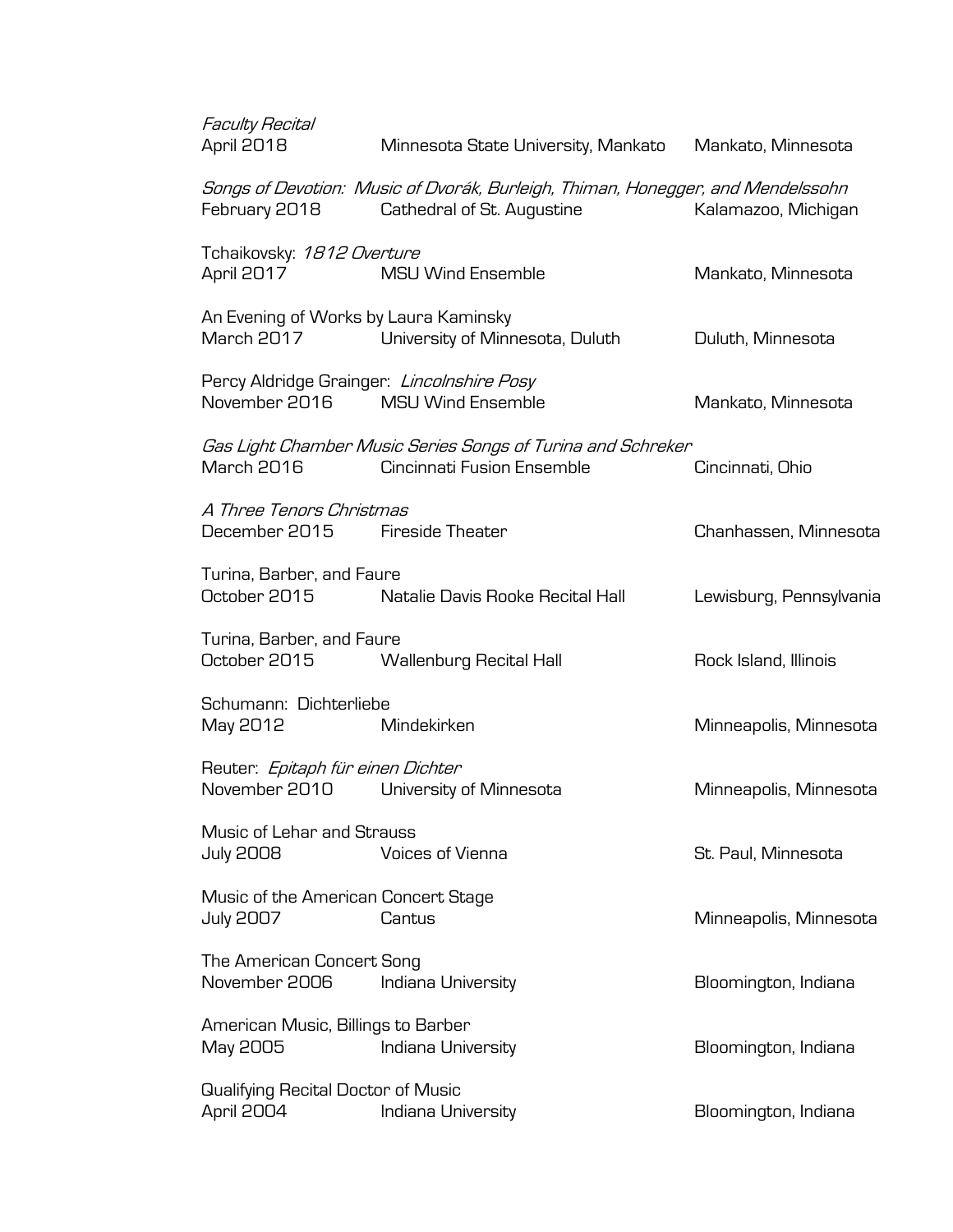| <b>Qualifying Recitals MM</b> |                     |                      |  |
|-------------------------------|---------------------|----------------------|--|
| 2002-2003                     | Indiana University  | Bloomington, Indiana |  |
|                               |                     |                      |  |
| Alumni Recital                |                     |                      |  |
| 2002                          | Millikin University | Decatur, Illinois    |  |
|                               |                     |                      |  |
| Qualifying Recitals BM        |                     |                      |  |
|                               |                     |                      |  |
| 1999-2000                     | Millikin University | Decatur, Illinois    |  |

# **Recordings and Media**

| Albums and Anthologies<br>Christmas With True Concord<br>2019 | Reference Recordings                                                             | Tucson, Arizona        |
|---------------------------------------------------------------|----------------------------------------------------------------------------------|------------------------|
| A Harvest Home<br>2014                                        | <b>Cantus Recordings</b>                                                         | Minneapolis, Minnesota |
| 2013                                                          | Song of a Czech: Dvorák and Janáček for Men's Voices<br><b>Cantus Recordings</b> | Minneapolis, Minnesota |
| On the Shoulders of Giants<br>2012                            | <b>Cantus Recordings</b>                                                         | Minneapolis, Minnesota |
| Christmas with Cantus<br>2011                                 | <b>Cantus Recordings</b>                                                         | Minneapolis, Minnesota |
| Minnesota Beatle Project Volume 3<br>2011                     | <b>Vega Productions</b>                                                          | Minneapolis, Minnesota |
| That Eternal Day<br>2010                                      | <b>Cantus Recordings</b>                                                         | Minneapolis, Minnesota |
| Out of the Box<br>2009                                        | <b>Cantus Recordings</b>                                                         | Minneapolis, Minnesota |
| All is Calm: The Christmas Truce of 1914<br>2008              | <b>Cantus Recordings</b>                                                         | Minneapolis, Minnesota |
| While You Are Alive<br>2008                                   | <b>Cantus Recordings</b>                                                         | Minneapolis, Minnesota |
| Cantus<br>2007                                                | <b>Cantus Recordings</b>                                                         | Minneapolis, Minnesota |
| Cantus Live Volume 2<br>2006                                  | <b>Cantus Recordings</b>                                                         | Minneapolis, Minnesota |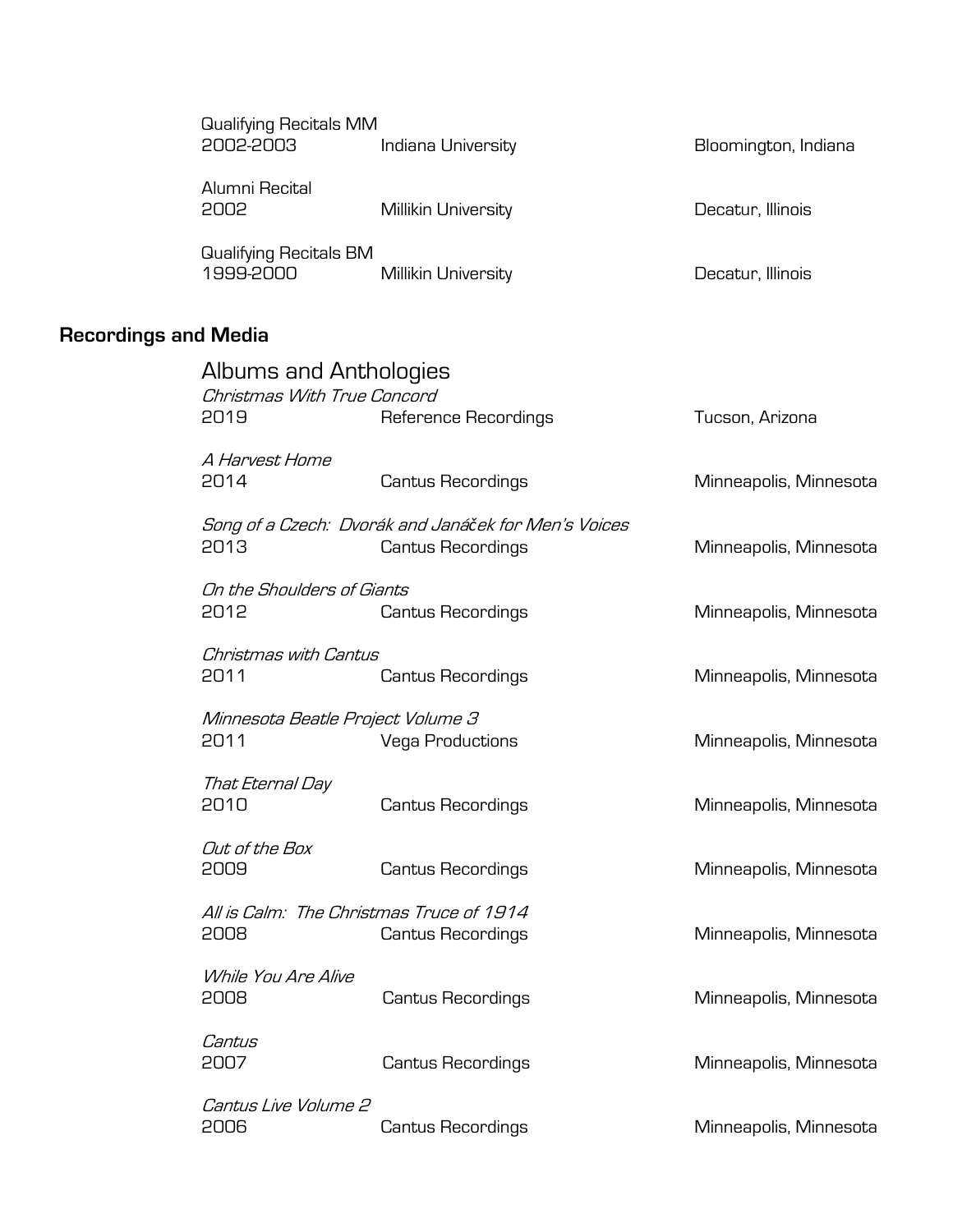# Radio and Television

| Backstage Pass with Cantus<br>2015                           | <b>WXXI</b>                                                                           | Rochester, NY                              |
|--------------------------------------------------------------|---------------------------------------------------------------------------------------|--------------------------------------------|
| Live In Studio<br>2014                                       | <b>WFMT</b>                                                                           | Chicago, Illinois                          |
| Café Concert<br>2014                                         | <b>WQRX</b>                                                                           | New York, New York                         |
| Almanac<br>2011-2015                                         | Twin Cities Public Television                                                         | St. Paul, Minnesota                        |
| Tiny Desk Concert<br>2012                                    | National Public Radio                                                                 | Washington, D.C.                           |
| Music for the Millennium<br>2012, 2013, 2014 Sirius XM Radio |                                                                                       | Washington, D.C.                           |
| Live in Studio with David Rutherford<br>2012                 | Colorado Public Radio                                                                 | Denver, Colorado                           |
| Thanksgiving with Cantus<br>2011-2014                        | American Public Media                                                                 | St. Paul, Minnesota                        |
| MN Original<br>2011                                          | <b>Twin Cities Public Television</b>                                                  | St. Paul, Minnesota                        |
| 2010-2011                                                    | Performance Today/Minnesota Public Radio Artist in Residence<br>American Public Media | St. Paul, Minnesota                        |
| Never Stop Singing<br>2009                                   | <b>Twin Cities Public Television</b>                                                  | St. Paul, Minnesota                        |
| All is Calm: The Christmas Truce of 1914<br>2007-2008        | American Public Media<br>European Broadcasting Union                                  | St. Paul. Minnesota<br>Geneva, Switzerland |
| Midmorning with Kerri Miller<br>2007                         | Minnesota Public Radio                                                                | St. Paul, Minnesota                        |
| Christmas With Cantus<br>2007                                | American Public Media<br>European Broadcasting Union                                  | St. Paul, Minnesota<br>Geneva, Switzerland |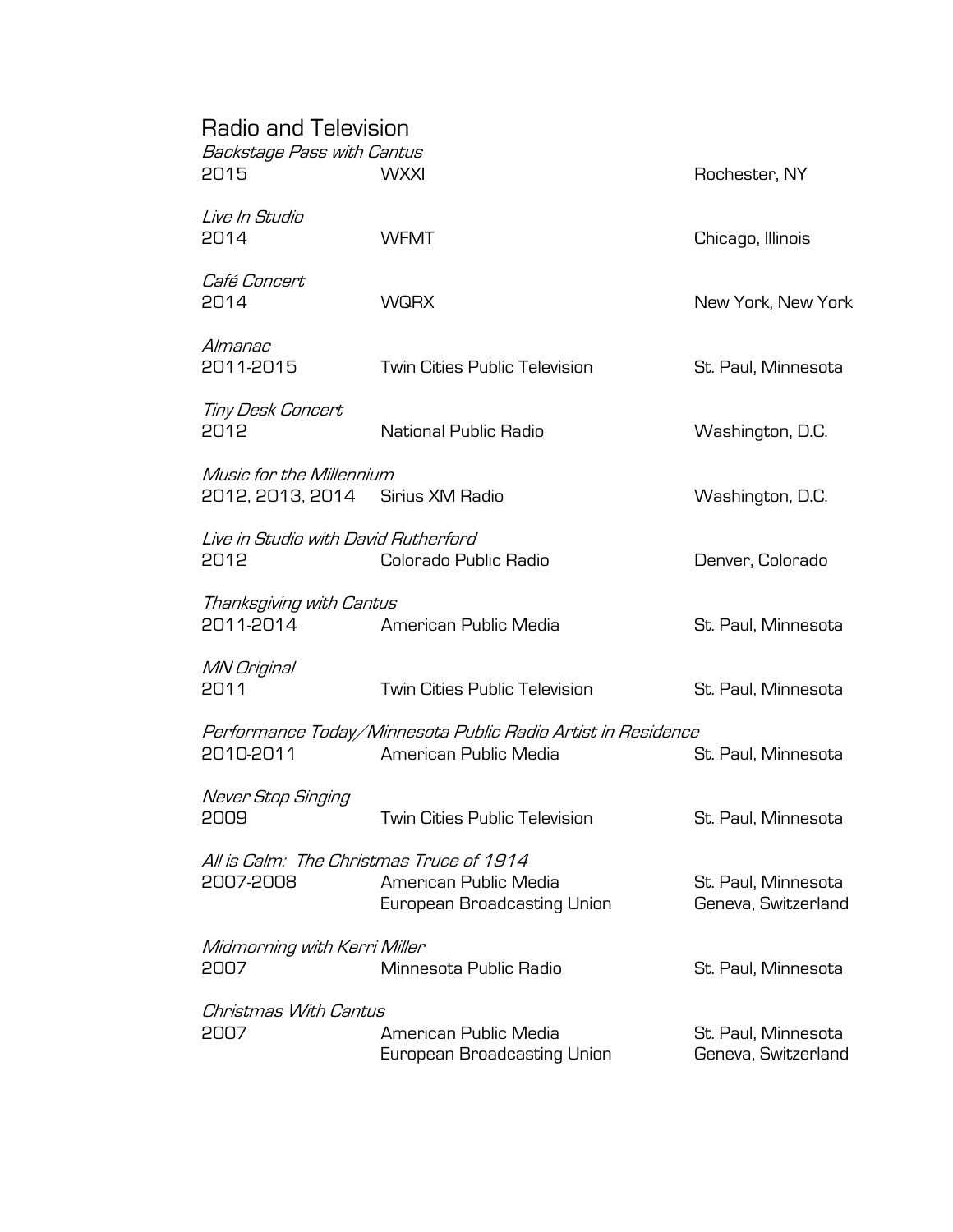| Studio Tenor<br>2003-2005                       | Airborne Studios                                                                                                                                     | Indianapolis, Indiana  |
|-------------------------------------------------|------------------------------------------------------------------------------------------------------------------------------------------------------|------------------------|
| $\bullet$                                       | Sang in numerous ensemble configurations for a variety of clients including Hal<br>Leonard, Schirmer, Boosey & Hawkes, Lorenz, and Beckenhorst Press |                        |
| <b>Print Publication</b>                        |                                                                                                                                                      |                        |
| <b>EC Schirmer</b><br>2021                      | We Gather Together                                                                                                                                   | St. Louis, Missouri    |
|                                                 | Published in SATB, SSAA, and TTBB voicings                                                                                                           |                        |
| Carl Fischer<br>2021                            | America the Beautiful                                                                                                                                | New York, New York     |
| $\bullet$                                       | Published in S/B voicing                                                                                                                             |                        |
| Carl Fischer<br>2019                            | Sweet By and By                                                                                                                                      | New York, New York     |
|                                                 | Published in SATB and TTBB voicings                                                                                                                  |                        |
| Graphite Publishing<br>2020                     | Jewett                                                                                                                                               | Minneapolis, Minnesota |
| $\bullet$                                       | Published in SATB, SSA, and TBB voicings                                                                                                             |                        |
| Graphite Publishing Still, Still, Still<br>2019 |                                                                                                                                                      | Minneapolis, Minnesota |
|                                                 | Published in TTBB voicing                                                                                                                            |                        |

# **Other Leadership Experience**

| Office of Student Financial Assistance   | Financial Assistance Counselor (Graduate Assistant) |                      |
|------------------------------------------|-----------------------------------------------------|----------------------|
| 2001 – 2005                              | Indiana University                                  | Bloomington, Indiana |
| <b>Assistant Costumer</b><br>Summer 1999 | Millikin University Summer Stock                    | Decatur, Illinois    |
| Stitcher<br>1996 - 1999                  | Millikin University Costume Shop                    | Decatur, Illinois    |